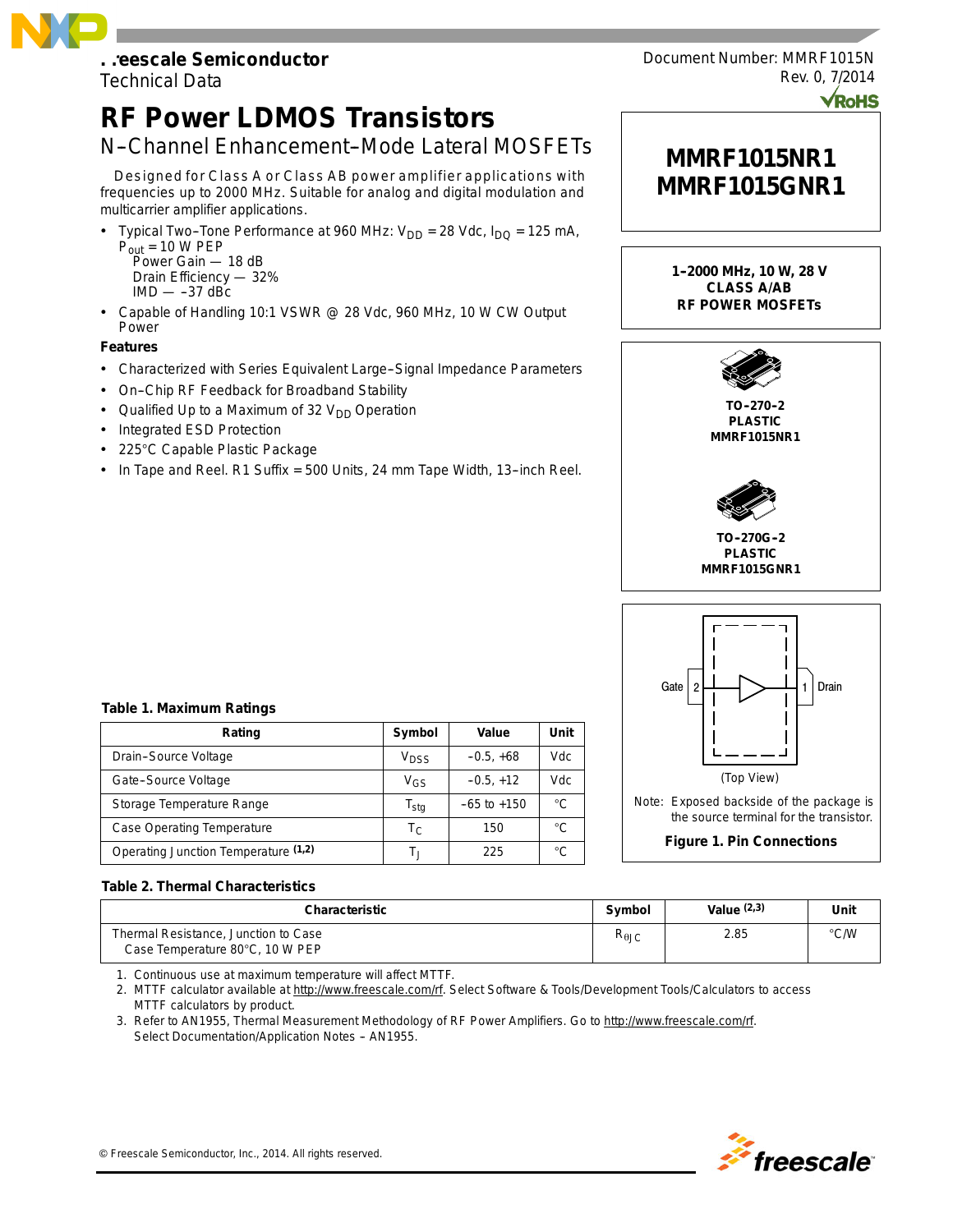

#### **Table 3. ESD Protection Characteristics**

| <b>Test Methodology</b>                                                                                                                                                                                   |                            |      |                                 | <b>Class</b>             |      |
|-----------------------------------------------------------------------------------------------------------------------------------------------------------------------------------------------------------|----------------------------|------|---------------------------------|--------------------------|------|
| Human Body Model (per JESD22-A114)                                                                                                                                                                        |                            | 1A   |                                 |                          |      |
| Machine Model (per EIA/JESD22-A115)                                                                                                                                                                       |                            | Α    |                                 |                          |      |
| Charge Device Model (per JESD22-C101)                                                                                                                                                                     |                            |      |                                 | Ш                        |      |
| <b>Table 4. Moisture Sensitivity Level</b>                                                                                                                                                                |                            |      |                                 |                          |      |
| <b>Test Methodology</b>                                                                                                                                                                                   | Rating                     |      | <b>Package Peak Temperature</b> |                          | Unit |
| Per JESD22-A113, IPC/JEDEC J-STD-020                                                                                                                                                                      | 3                          |      | 260                             |                          | °C   |
| Table 5. Electrical Characteristics $(T_A = 25^\circ C \text{ unless otherwise noted})$                                                                                                                   |                            |      |                                 |                          |      |
| Characteristic                                                                                                                                                                                            | Symbol                     | Min  | <b>Typ</b>                      | Max                      | Unit |
| <b>Off Characteristics</b>                                                                                                                                                                                |                            |      |                                 |                          |      |
| Zero Gate Voltage Drain Leakage Current<br>$(V_{DS} = 68$ Vdc, $V_{GS} = 0$ Vdc)                                                                                                                          | $I_{DSS}$                  |      |                                 | 10                       | μAdc |
| Zero Gate Voltage Drain Leakage Current<br>$(V_{DS} = 28$ Vdc, $V_{GS} = 0$ Vdc)                                                                                                                          | I <sub>DSS</sub>           |      |                                 | $\mathbf{1}$             | μAdc |
| Gate-Source Leakage Current<br>$(V_{GS} = 5$ Vdc, $V_{DS} = 0$ Vdc)                                                                                                                                       | <b>I</b> GSS               |      |                                 | 1                        | μAdc |
| <b>On Characteristics</b>                                                                                                                                                                                 |                            |      |                                 |                          |      |
| Gate Threshold Voltage<br>$(V_{DS} = 10$ Vdc, $I_D = 100$ $\mu$ Adc)                                                                                                                                      | $V_{GS(th)}$               | 1.5  | 2.3                             | 3                        | Vdc  |
| Gate Quiescent Voltage<br>$(V_{DD} = 28$ Vdc, $I_D = 125$ mAdc, Measured in Functional Test)                                                                                                              | $V_{GS(Q)}$                | 2    | 3.1                             | 4                        | Vdc  |
| Drain-Source On-Voltage<br>$(V_{GS} = 10$ Vdc, $I_D = 0.3$ Adc)                                                                                                                                           | $V_{DS(on)}$               | 0.15 | 0.27                            | 0.35                     | Vdc  |
| <b>Dynamic Characteristics</b>                                                                                                                                                                            |                            |      |                                 |                          |      |
| Reverse Transfer Capacitance<br>$(V_{DS} = 28$ Vdc $\pm$ 30 mV(rms)ac @ 1 MHz, V <sub>GS</sub> = 0 Vdc)                                                                                                   | C <sub>rss</sub>           |      | 0.32                            |                          | pF   |
| <b>Output Capacitance</b><br>$(V_{DS} = 28$ Vdc $\pm$ 30 mV(rms)ac @ 1 MHz, V <sub>GS</sub> = 0 Vdc)                                                                                                      | C <sub>oss</sub>           |      | 10                              |                          | рF   |
| Input Capacitance<br>$(V_{DS} = 28$ Vdc, $V_{GS} = 0$ Vdc $\pm$ 30 mV(rms)ac @ 1 MHz)                                                                                                                     | $C_{iss}$                  |      | 23                              |                          | pF   |
| Functional Tests (1) (In Freescale Test Fixture, 50 ohm system) $V_{DD} = 28$ Vdc, $I_{DQ} = 125$ mA, $P_{out} = 10$ W PEP, f = 960 MHz, Two-Tone<br>Test, 100 kHz Tone Spacing                           |                            |      |                                 |                          |      |
| Power Gain                                                                                                                                                                                                | $\mathbf{G}_{\text{ps}}$   | 17.5 | 18                              | 20.5                     | dB   |
| <b>Drain Efficiency</b>                                                                                                                                                                                   | ηD                         | 31   | 32                              | $\overline{\phantom{0}}$ | %    |
| <b>Intermodulation Distortion</b>                                                                                                                                                                         | <b>IMD</b>                 |      | -37                             | -33                      | dBc  |
| Input Return Loss                                                                                                                                                                                         | <b>IRL</b>                 |      | $-18$                           | $-10$                    | dВ   |
| Typical Performance (In Freescale 450 MHz Demo Board, 50 ohm system) V <sub>DD</sub> = 28 Vdc, I <sub>DQ</sub> = 150 mA, P <sub>out</sub> = 10 W PEP, 420-470 MHz,<br>Two-Tone Test, 100 kHz Tone Spacing |                            |      |                                 |                          |      |
| Power Gain                                                                                                                                                                                                | $\mathsf{G}_{\mathsf{ps}}$ |      | 20                              | —                        | dВ   |
| <b>Drain Efficiency</b>                                                                                                                                                                                   | ηD                         |      | 33                              |                          | %    |
| <b>Intermodulation Distortion</b>                                                                                                                                                                         | <b>IMD</b>                 |      | $-40$                           |                          | dBc  |

1. Measurements made with device in straight lead configuration before any lead forming operation is applied. Lead forming is used for gull wing (GN) parts.

Input Return Loss  $\begin{vmatrix} \text{IRL} & - & -10 & - \end{vmatrix}$  dB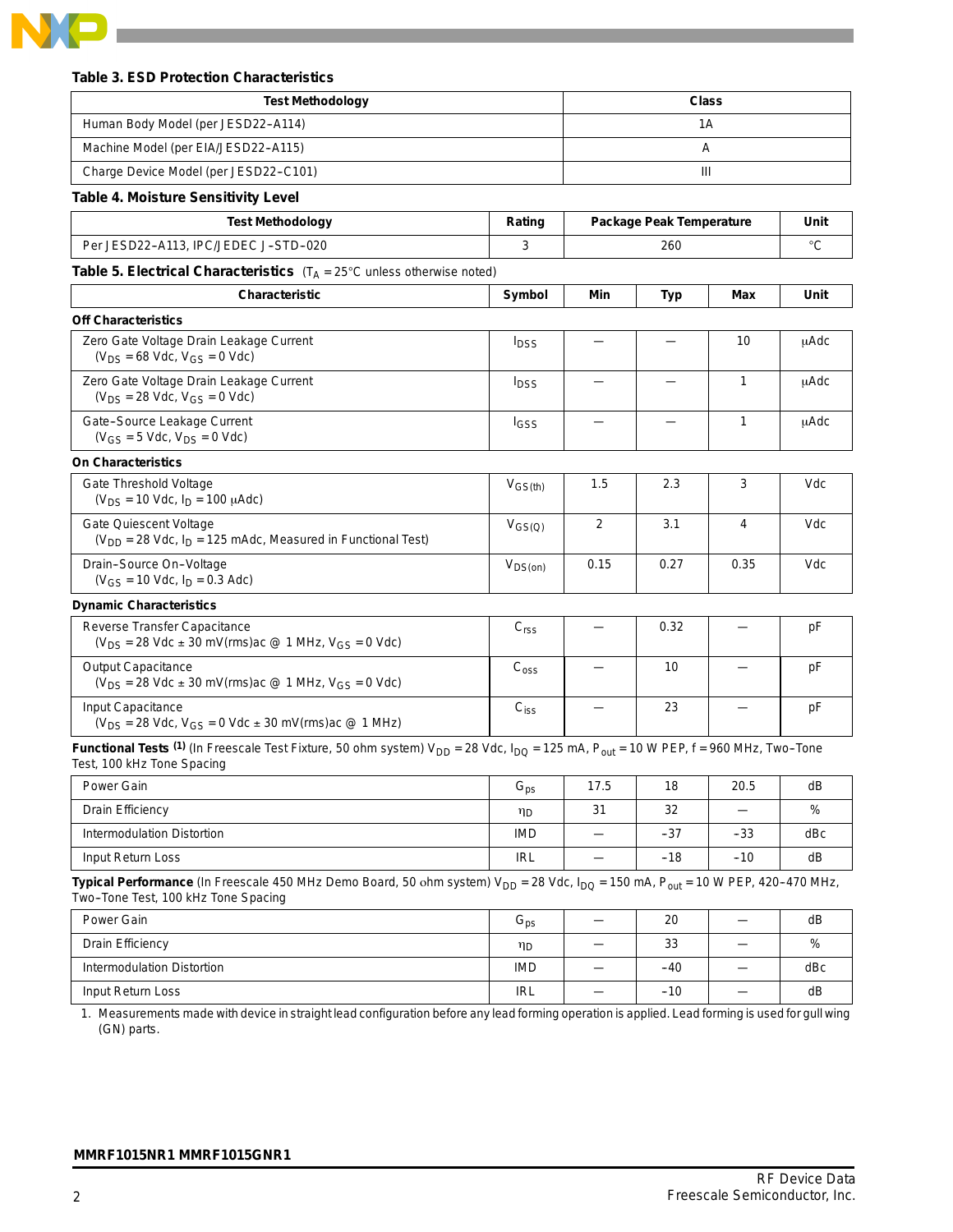



**Figure 2. MMRF1015NR1 Test Circuit Schematic — 900 MHz**

| Part             | <b>Description</b>                           | <b>Part Number</b> | <b>Manufacturer</b> |
|------------------|----------------------------------------------|--------------------|---------------------|
| <b>B1</b>        | <b>Ferrite Bead</b>                          | 2743019447         | Fair-Rite           |
| C1, C6, C11, C20 | 47 pF Chip Capacitors                        | ATC100B470JT500XT  | <b>ATC</b>          |
| C2, C18, C19     | 22 µF, 35 V Tantalum Capacitors              | T491D226K035AT     | Kemet               |
| C3, C16          | 220 µF, 63 V Electrolytic Capacitors, Radial | 2222-136-68221     | Vishay              |
| C4, C15          | 0.1 µF Chip Capacitors                       | CDR33BX104AKWS     | Kemet               |
| C5, C8, C17      | 0.8-8.0 pF Variable Capacitors, Gigatrim     | 272915L            | Johanson            |
| C7, C12          | 24 pF Chip Capacitors                        | ATC100B240JT500XT  | <b>ATC</b>          |
| C9, C10, C13     | 6.8 pF Chip Capacitors                       | ATC100B6R8JT500XT  | <b>ATC</b>          |
| C <sub>14</sub>  | 7.5 pF Chip Capacitor                        | ATC100B7R5JT500XT  | <b>ATC</b>          |
| L1               | 12.5 nH Inductor                             | A04T-5             | Coilcraft           |
| R <sub>1</sub>   | 1 kΩ, 1/4 W Chip Resistor                    | CRCW12061001FKEA   | Vishay              |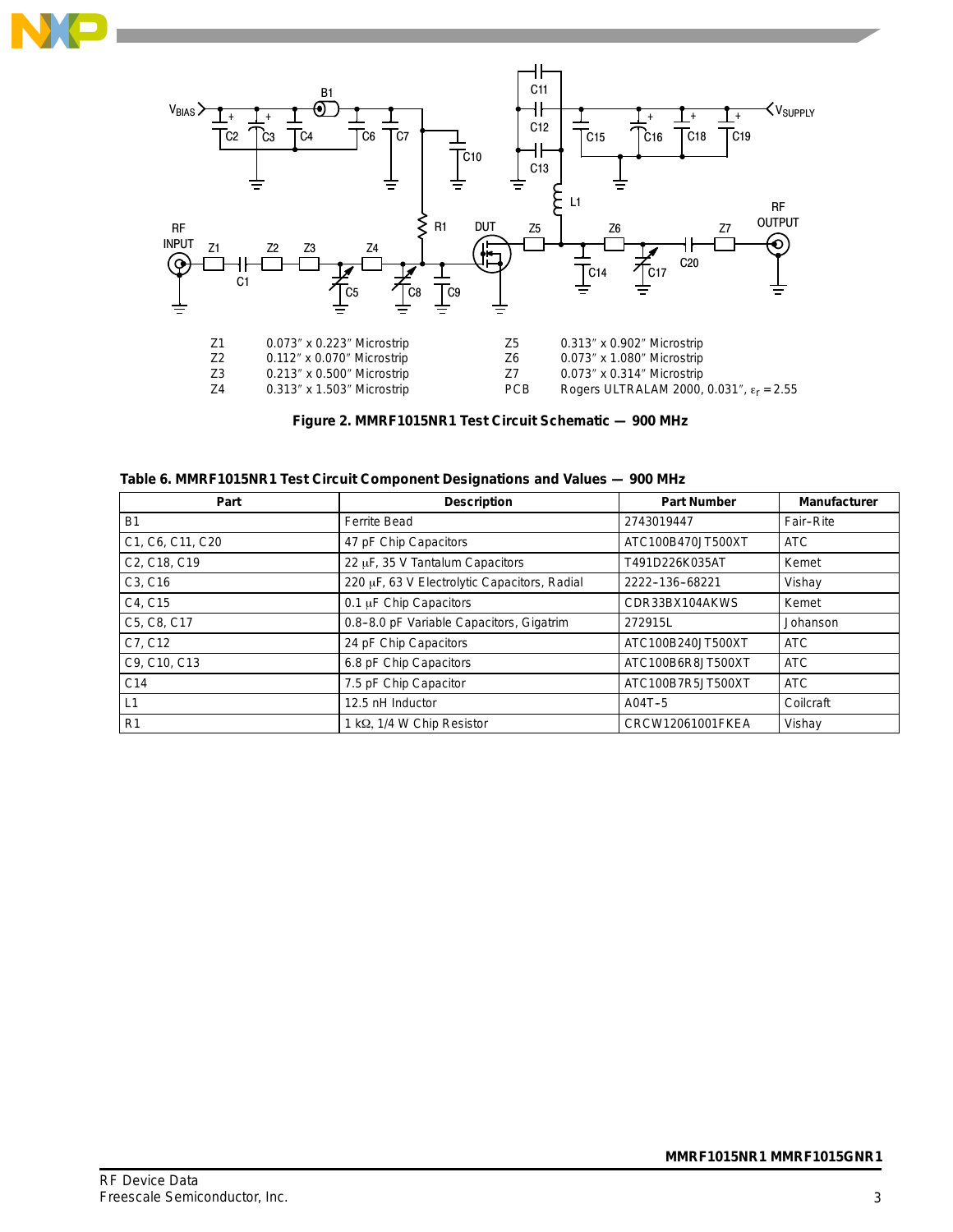

**Figure 3. MMRF1015NR1 Test Circuit Component Layout — 900 MHz**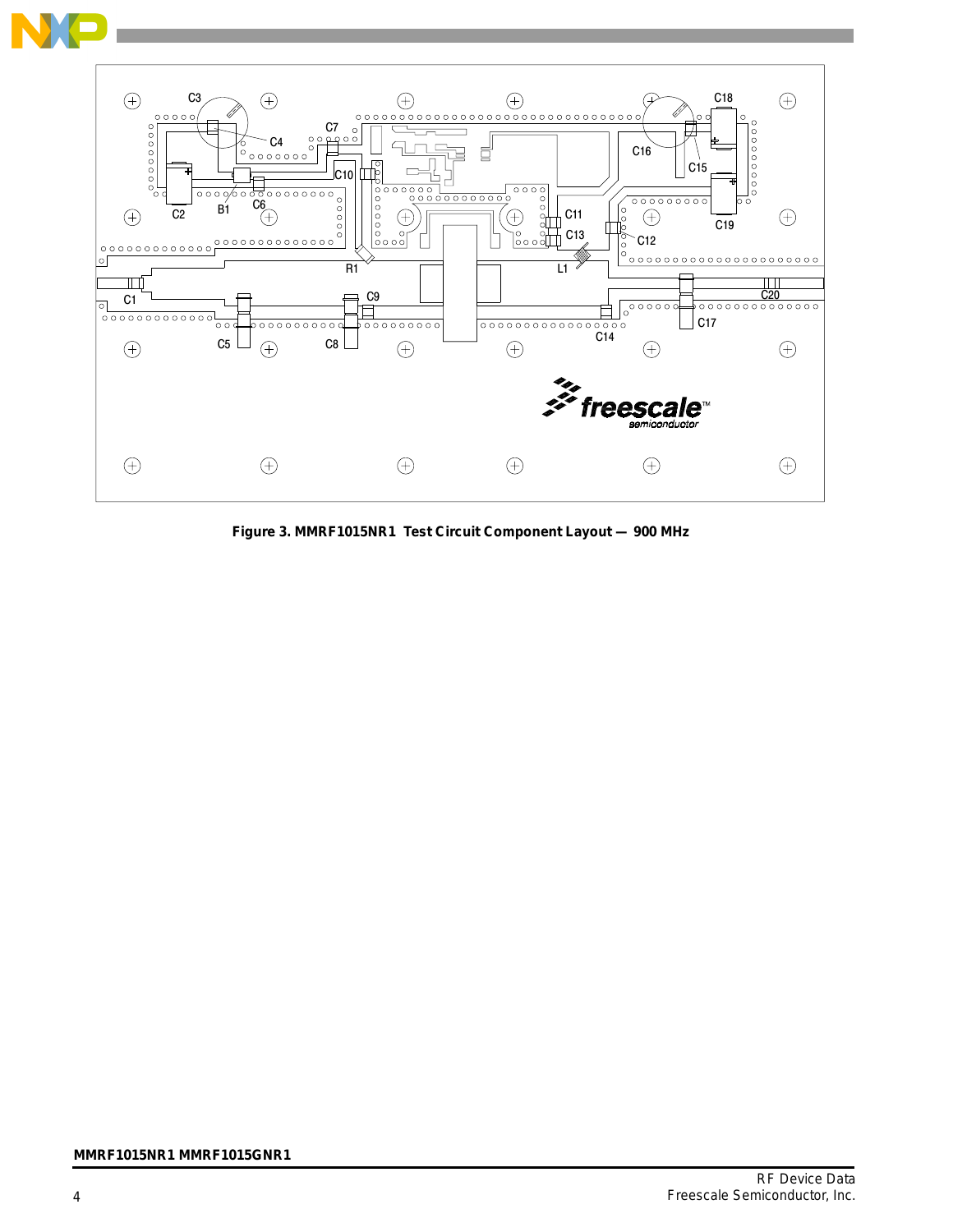

**TYPICAL CHARACTERISTICS — 900 MHz**

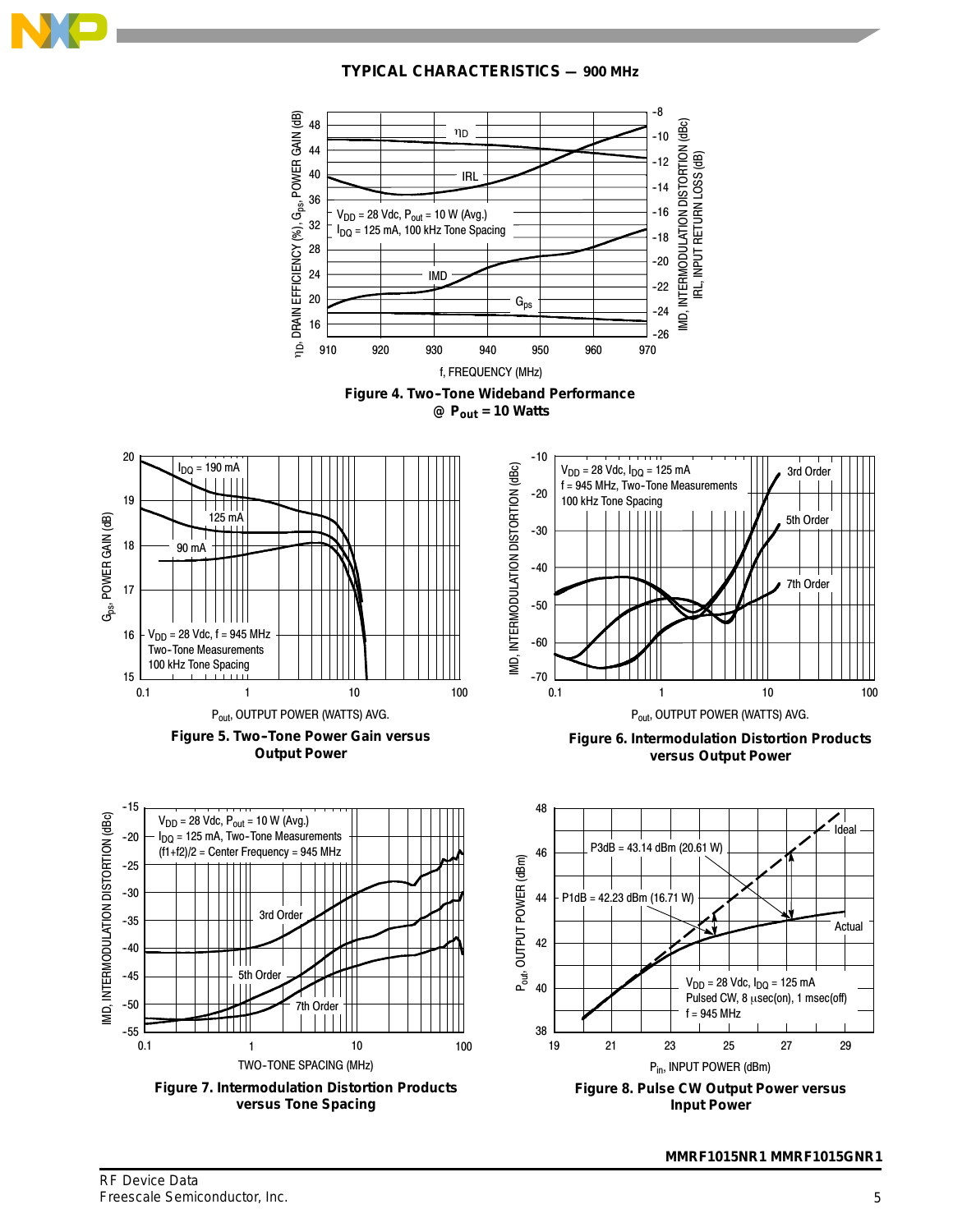

**TYPICAL CHARACTERISTICS — 900 MHz**

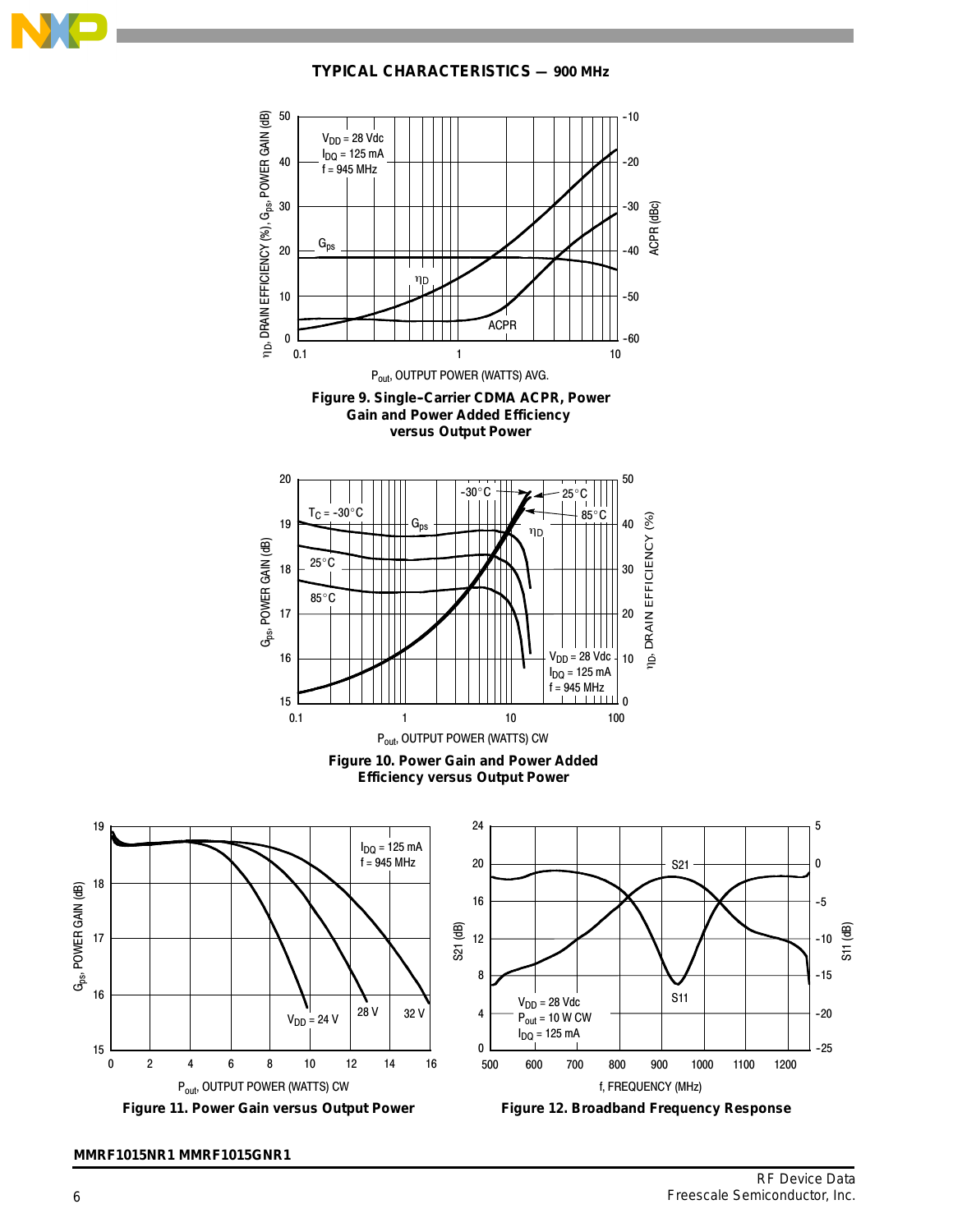

#### **TYPICAL CHARACTERISTICS**



MTTF calculator available at http://www.freescale.com/rf. Select Software & Tools/Development Tools/Calculators to access MTTF calculators by product.

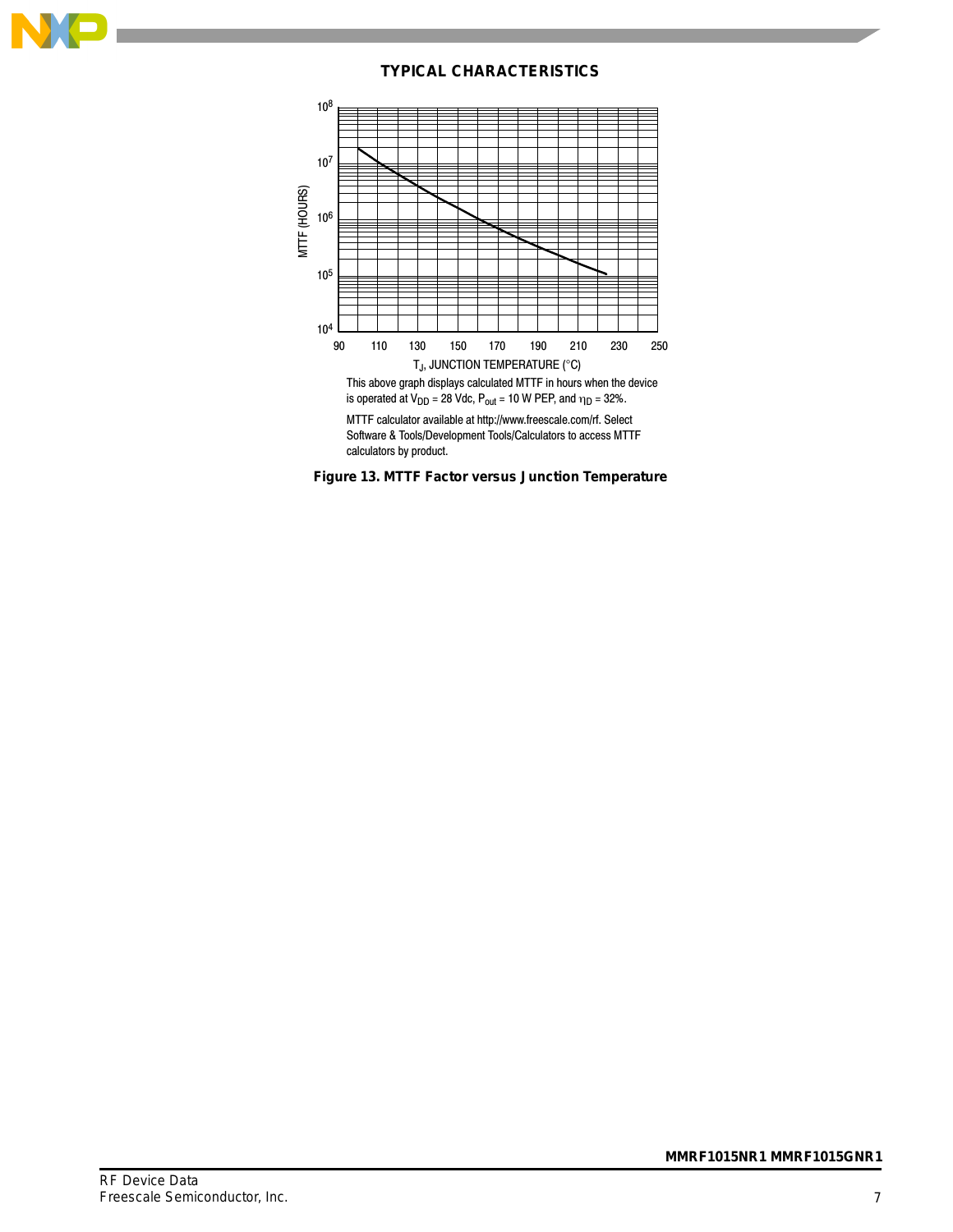

 $V_{DD} = 28$  Vdc,  $I_{DQ} = 125$  mA,  $P_{out} = 10$  W PEP

| f<br>MHz | Zsource<br>Ω | Z <sub>load</sub><br>Ω |
|----------|--------------|------------------------|
| 800      | $3.1 + j1.9$ | $10.1 + j2.3$          |
| 820      | $2.8 + j1.7$ | $8.3 + j2.5$           |
| 840      | $2.7 + j2.2$ | $8.2 + j3.3$           |
| 860      | $3.1 + j3.4$ | $9.8 + j4.8$           |
| 880      | $3.3 + j3.8$ | $10.6 + 15.6$          |
| 900      | $2.9 + j3.7$ | $9.5 + j5.5$           |
| 920      | $2.8 + j4.4$ | $10.1 + j5.9$          |
| 940      | $3.0 + j4.7$ | $11.0 + j6.4$          |
| 960      | $3.2 + 14.9$ | 11.8 + j6.6            |
| 980      | $3.6 + j5.2$ | $12.1 + j7.1$          |

 $Z_{\text{source}}$  = Test circuit impedance as measured from gate to ground.





**Figure 14. Series Equivalent Source and Load Impedance — 900 MHz**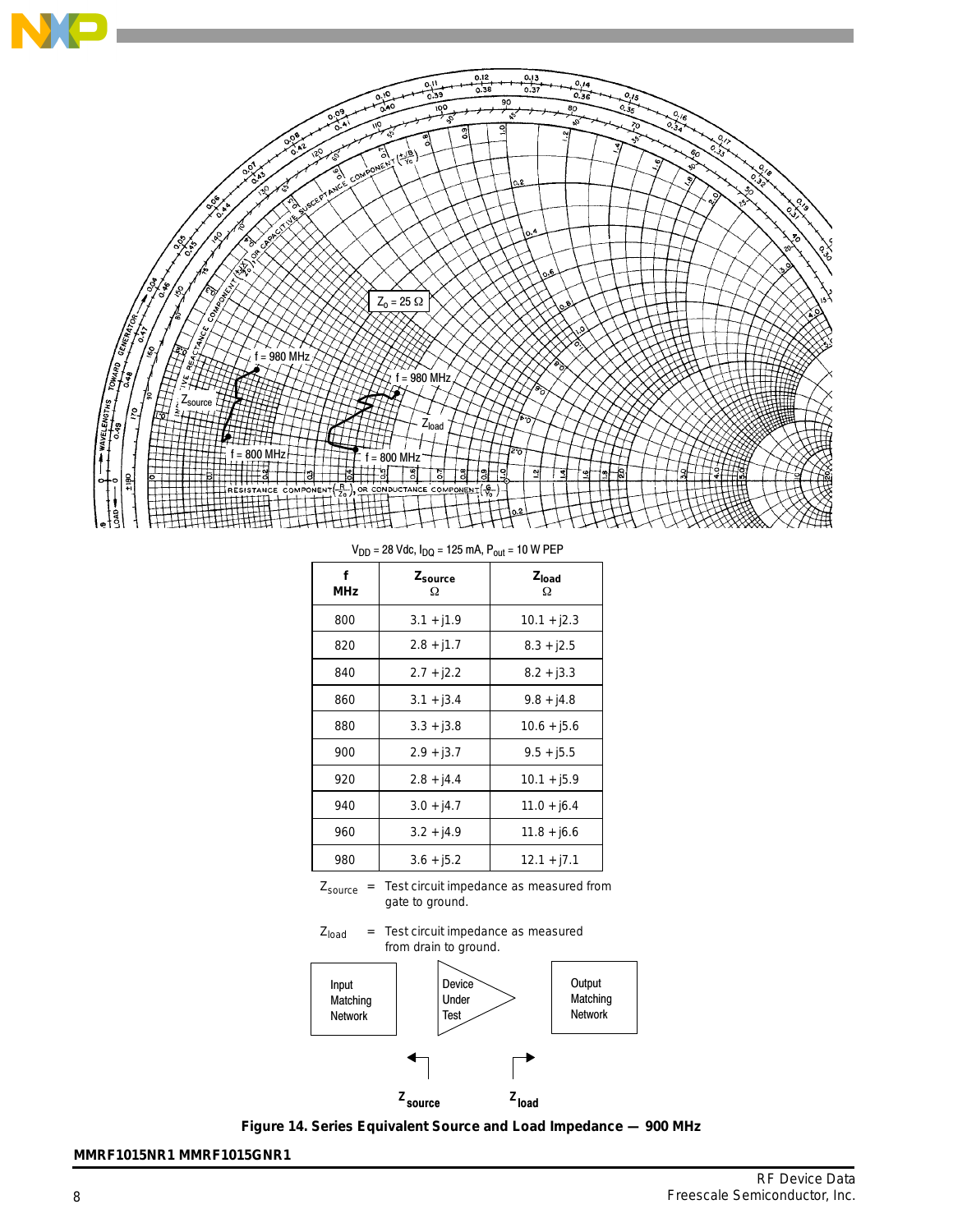



| Part                             | <b>Description</b>              | <b>Part Number</b> | <b>Manufacturer</b> |
|----------------------------------|---------------------------------|--------------------|---------------------|
| B1, B2                           | <b>Ferrite Bead</b>             | 2743019447         | Fair-Rite           |
| C <sub>1</sub>                   | 1 µF, 35 V Tantalum Capacitor   | T491C105K050AT     | Kemet               |
| C <sub>2</sub> , C <sub>15</sub> | 22 µF, 35 V Tantalum Capacitors | T491X226K035AT     | Kemet               |
| C3, C14                          | 0.1 µF Chip Capacitors          | C1210C104K5RAC     | Kemet               |
| C4, C9, C10, C13                 | 330 pF Chip Capacitors          | ATC700A331JT150XT  | <b>ATC</b>          |
| C5                               | 4.3 pF Chip Capacitor           | ATC100B4R3JT500XT  | <b>ATC</b>          |
| C6, C11                          | 0.6-8.0 pF Variable Capacitors  | 27291SL            | Johanson            |
| C7, C8, C12                      | 4.7 pF Chip Capacitors          | ATC100B4R7JT500XT  | <b>ATC</b>          |
| L1                               | 39 µH Chip Inductor             | ISC-1210           | Vishay              |
| R <sub>1</sub>                   | 10 Ω Chip Resistor              | CRCW080510R0FKEA   | Vishay              |
| R2                               | 1 kΩ Chip Resistor              | CRCW08051001FKEA   | Vishay              |
| R <sub>3</sub>                   | 1.2 kΩ Chip Resistor            | CRCW08051201FKEA   | Vishay              |
| R <sub>4</sub>                   | 2.2 kΩ Chip Resistor            | CRCW08052201FKEA   | Vishay              |
| R <sub>5</sub>                   | 5 k $\Omega$ Potentiometer      | 1224W              | <b>Bourns</b>       |
| R <sub>6</sub>                   | 1 kΩ Chip Resistor              | CRCW12061001FKEA   | Vishay              |
| T <sub>1</sub>                   | 5 Volt Regulator, Micro 8       | LP2951CDMR2G       | On Semiconductor    |
| T <sub>2</sub>                   | NPN Transistor, SOT-23          | BC847ALT1G         | On Semiconductor    |

|  | Table 7. MMRF1015NR1 Test Circuit Component Designations and Values — 450 MHz |  |  |  |  |  |
|--|-------------------------------------------------------------------------------|--|--|--|--|--|
|--|-------------------------------------------------------------------------------|--|--|--|--|--|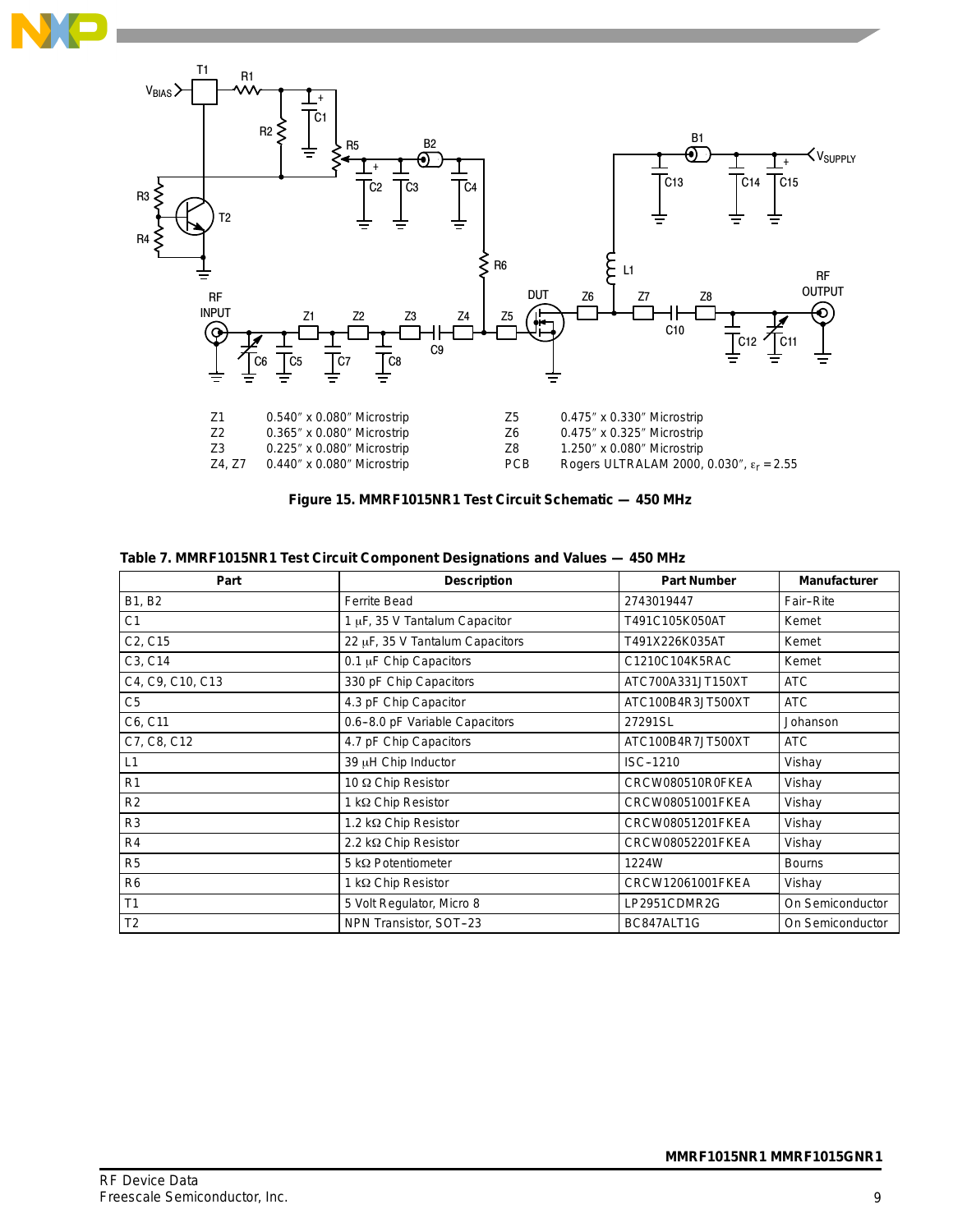

**Figure 16. MMRF1015NR1 Test Circuit Component Layout — 450 MHz**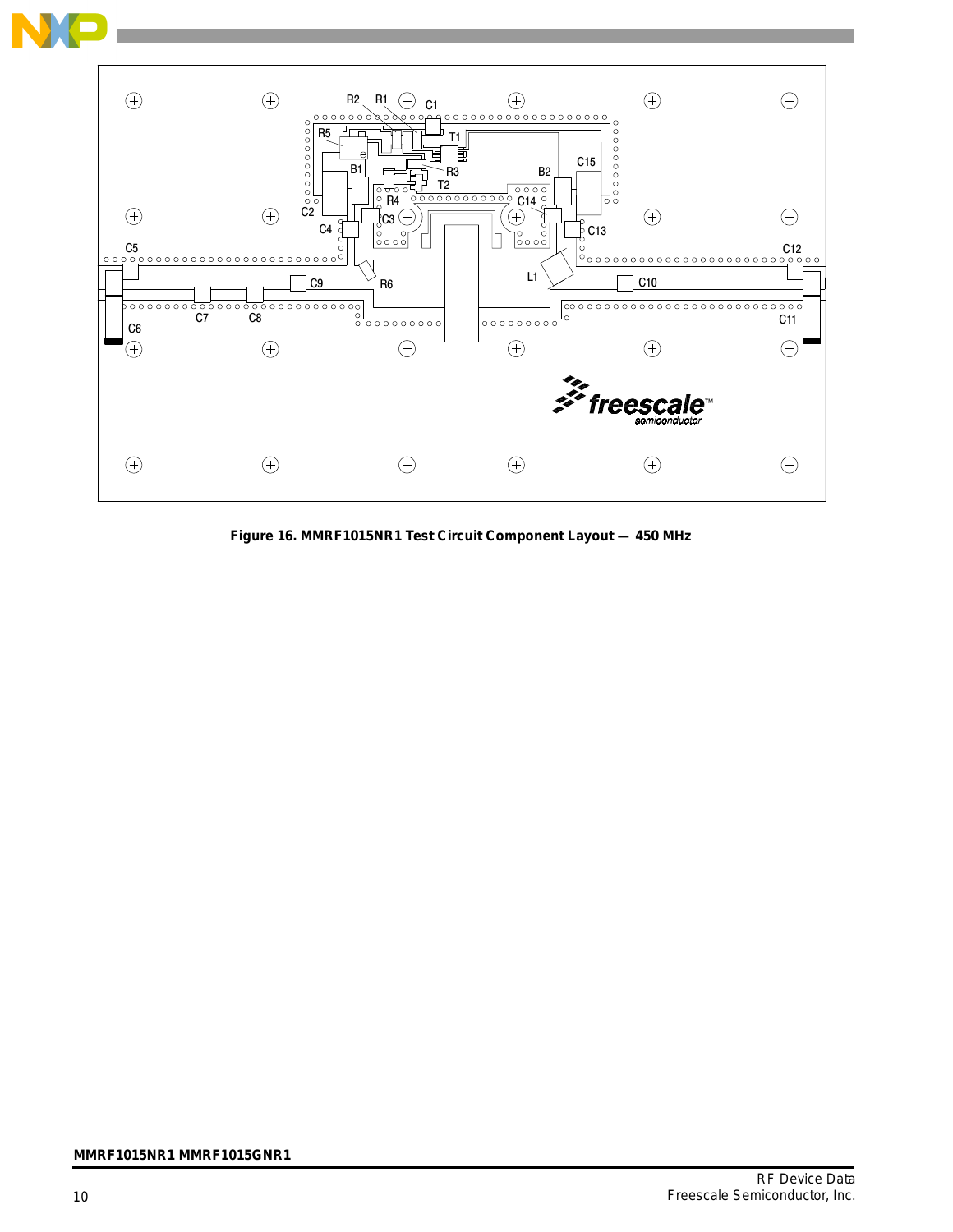

**TYPICAL CHARACTERISTICS — 450 MHz**







Figure 18. 2-Carrier W-CDMA Broadband Performance @ P<sub>out</sub> = 7.5 Watts Avg.

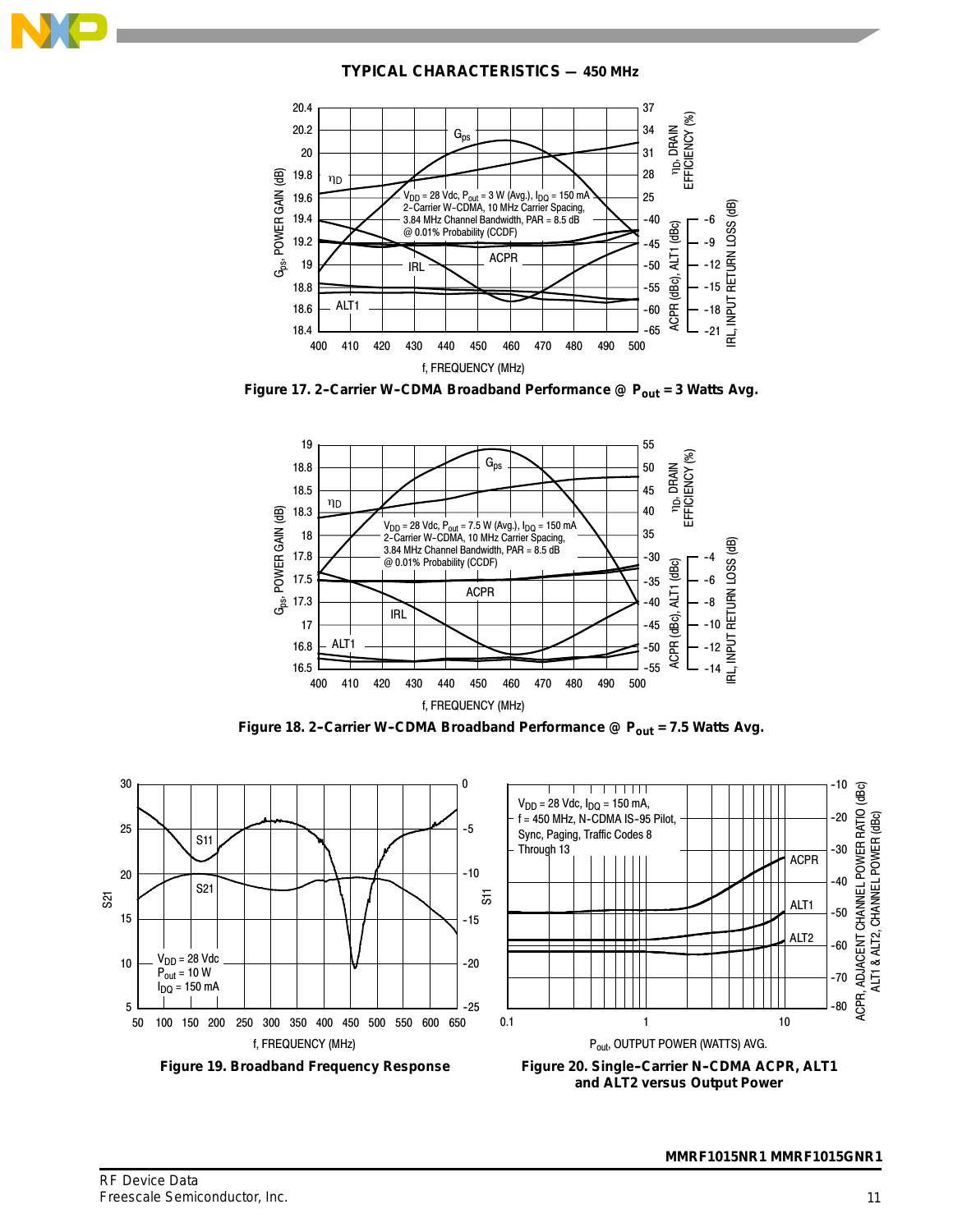

 $V_{DD} = 28$  Vdc,  $I_{DQ} = 150$  mA,  $P_{out} = 10$  W PEP

| பப         | שיש י                    | vu              |
|------------|--------------------------|-----------------|
| <b>MHz</b> | Z <sub>source</sub><br>Ω | $Z_{load}$<br>Ω |
| 400        | $9.0 + j3.8$             | $15.0 + j1.4$   |
| 420        | $8.8 + j5.4$             | $14.3 + j3.3$   |
| 440        | $9.6 + j6.6$             | $15.0 + j4.7$   |
| 460        | $10.6 + j9.5$            | $16.3 + j7.3$   |
| 480        | $10.7 + j12.6$           | $16.4 + j11.1$  |
| 500        | $11.5 + j13.9$           | $16.9 + j12.7$  |

Zsource = Test circuit impedance as measured from gate to ground.



**Figure 21. Series Equivalent Source and Load Impedance — 450 MHz**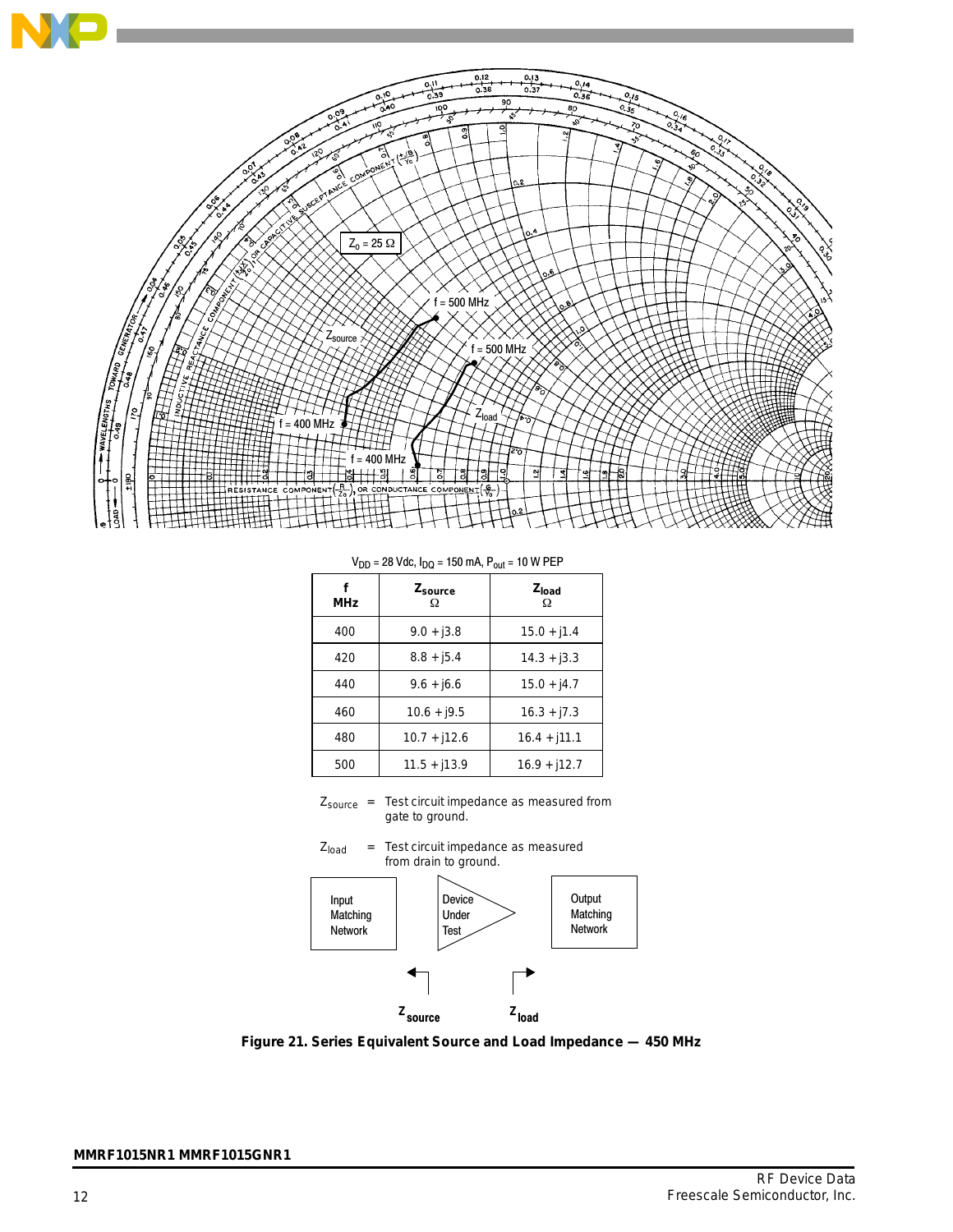

**PACKAGE DIMENSIONS**



| FREESCALE SEMICONDUCTOR,<br>O<br>INC.<br>ALL RIGHTS RESERVED. | MECHANICAL OUTLINE | PRINT VERSION NOT TO SCALE |             |
|---------------------------------------------------------------|--------------------|----------------------------|-------------|
| TITI F:                                                       |                    | DOCUMENT NO: 98ASH98117A   | RFV:        |
| $TO - 270 - 2$                                                |                    | STANDARD: NON-JEDEC        |             |
|                                                               |                    |                            | 02 JUN 2014 |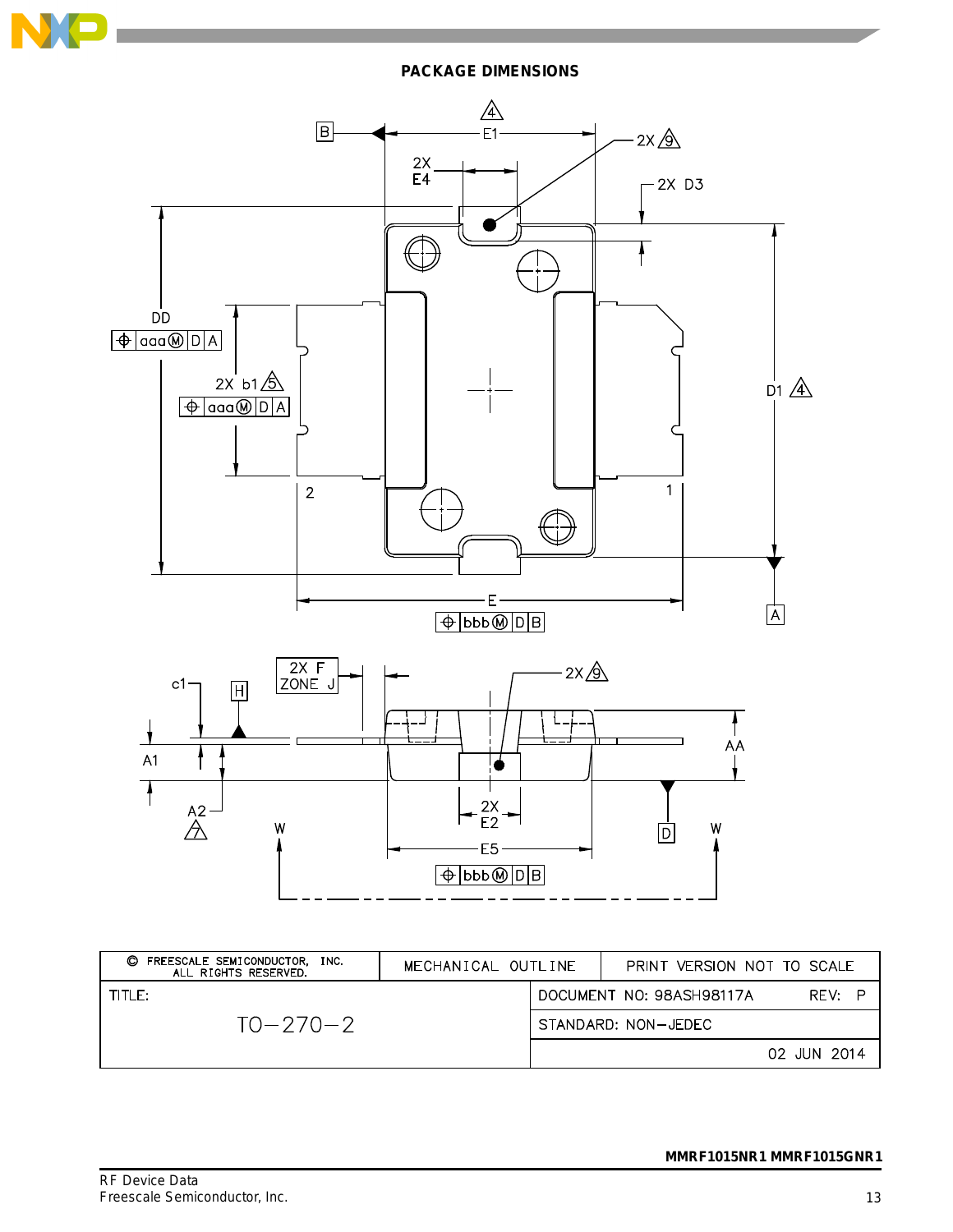

| FREESCALE SEMICONDUCTOR, INC.<br>O<br>ALL RIGHTS RESERVED. | MECHANICAL OUTLINE | PRINT VERSION NOT TO SCALE         |
|------------------------------------------------------------|--------------------|------------------------------------|
| TITLE:                                                     |                    | RFV: P<br>DOCUMENT NO: 98ASH98117A |
| $TO-270-2$                                                 |                    | STANDARD: NON-JEDEC                |
|                                                            |                    | 02 JUN 2014                        |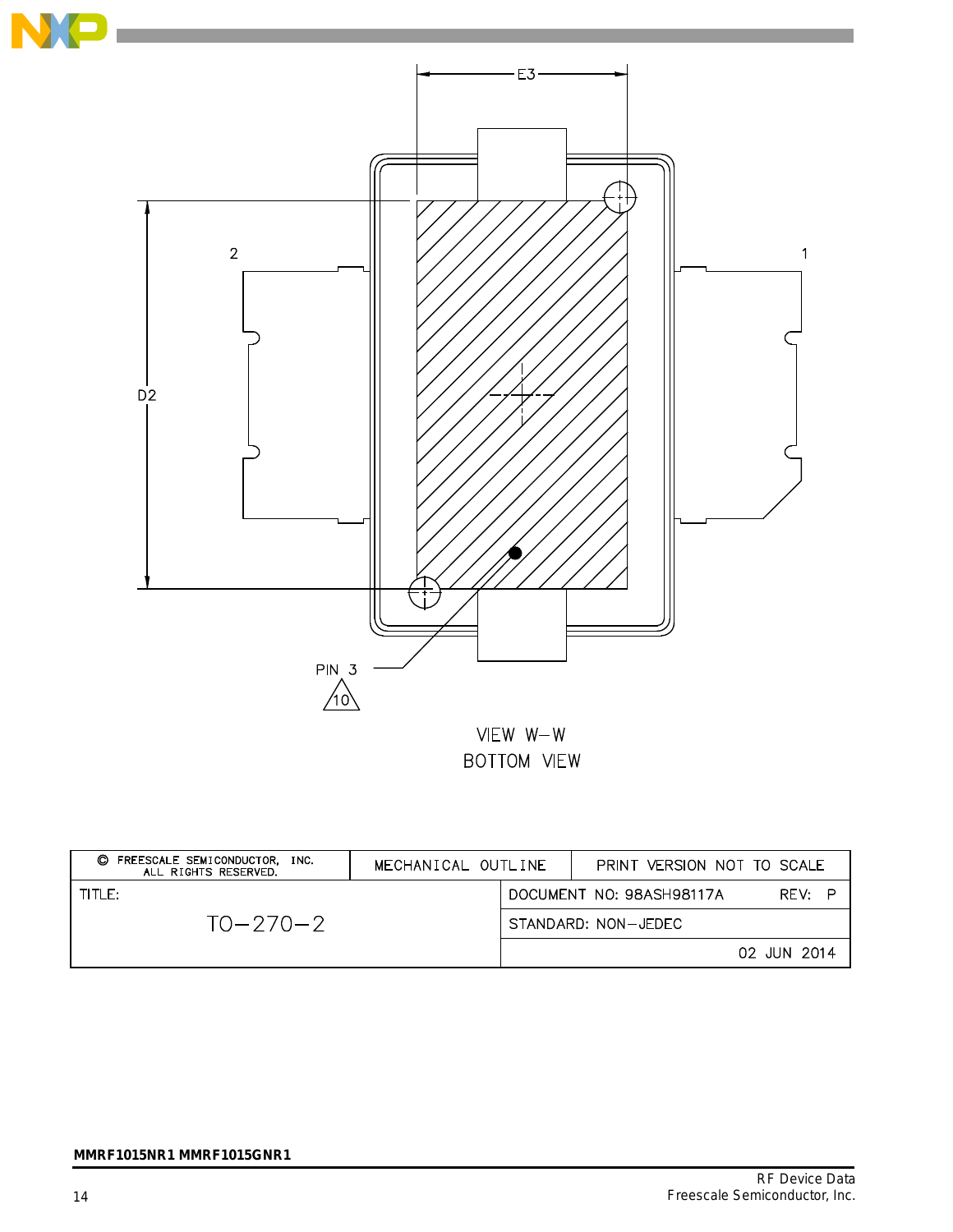

NOTES:

- 1. CONTROLLING DIMENSION: INCH
- 2. INTERPRET DIMENSIONS AND TOLERANCES PER ASME Y14.5M-1994.
- 3. DATUM PLANE H IS LOCATED AT TOP OF LEAD AND IS COINCIDENT WITH THE LEAD WHERE THE LEAD EXITS THE PLASTIC BODY AT THE TOP OF THE PARTING LINE.
- 4) DIMENSIONS D1 AND E1 DO NOT INCLUDE MOLD PROTRUSION. ALLOWABLE PROTRUSION IS .006 INCH (0.15 MM) PER SIDE. DIMENSIONS D1 AND E1 DO INCLUDE MOLD MISMATCH AND ARE DETERMINED AT DATUM PLANE H.

 $/$ 5 $\setminus$ DIMENSION b1 DOES NOT INCLUDE DAMBAR PROTRUSION. ALLOWABLE DAMBAR PROTRUSION SHALL BE .005 INCH (0.13 MM) TOTAL IN EXCESS OF THE b1 DIMENSION AT MAXIMUM MATERIAL CONDITION.

6. DATUMS A AND B TO BE DETERMINED AT DATUM PLANE H.

′7. DIMENSION A2 APPLIES WITHIN ZONE J ONLY.

8. DIMENSIONS DD AND E2 DO NOT INCLUDE MOLD PROTRUSION. OVERALL LENGTH INCLUDING MOLD PROTRUSION SHOULD NOT EXCEED 0.430 INCH (10.92 MM) FOR DIMENSION DD AND 0.080 INCH (2.03 MM) FOR DIMENSION E2. DIMENSIONS DD AND E2 DO INCLUDE MOLD MISMATCH AND ARE DETERMINED AT DATUM PLANE D.

 $\sqrt{9}$ 

THESE SURFACES OF THE HEAT SLUG ARE NOT PART OF THE SOLDERABLE SURFACES AND MAY REMAIN UNPLATED.

10) HATCHING REPRESENTS THE EXPOSED AREA OF THE HEAT SLUG. DIMENSIONS D2 AND E3 REPRESENT THE VALUES BETWEEN THE TWO OPPOSITE POINTS ALONG THE EDGES OF EXPOSED AREA OF THE HEAT SLUG.

|                | <b>INCH</b> |                                                    | <b>MILLIMETER</b> |                    |                |                     | <b>INCH</b>                | <b>MILLIMETER</b> |             |
|----------------|-------------|----------------------------------------------------|-------------------|--------------------|----------------|---------------------|----------------------------|-------------------|-------------|
| <b>DIM</b>     | <b>MIN</b>  | MAX.                                               | MIN               | MAX.               | <b>DIM</b>     | <b>MIN</b>          | MAX.                       | <b>MIN</b>        | <b>MAX</b>  |
| AA             | .078        | .082                                               | 1.98              | 2.08               | E4             | .058                | .066                       | 1.47              | 1.68        |
| A <sub>1</sub> | .039        | .043                                               | 0.99              | 1.09               | E <sub>5</sub> | .231                | .235                       | 5.87              | 5.97        |
| A2             | .040        | .042                                               | 1.02              | 1.07               | F              | .025 BSC            |                            | 0.64 BSC          |             |
| DD             | .416        | .424                                               | 10.57             | 10.77              | b <sub>1</sub> | .193                | .199                       | 4.90              | 5.06        |
| D <sub>1</sub> | .378        | .382                                               | 9.60              | 9.70               | c1             | .007                | .011                       | 0.18              | 0.28        |
| D <sub>2</sub> | .290        |                                                    | 7.37              |                    | aaa            | .004                |                            |                   | 0.10        |
| D <sub>3</sub> | .016        | .024                                               | 0.41              | 0.61               | bbb            |                     | .008                       |                   | 0.20        |
| E              | .436        | .444                                               | 11.07             | 11.28              |                |                     |                            |                   |             |
| E1             | .238        | .242                                               | 6.04              | 6.15               |                |                     |                            |                   |             |
| E <sub>2</sub> | .066        | .074                                               | 1.68              | 1.88               |                |                     |                            |                   |             |
| E3             | .150        |                                                    | 3.81              |                    |                |                     |                            |                   |             |
|                |             | C FREESCALE SEMICONDUCTOR.<br>ALL RIGHTS RESERVED. | INC.              | MECHANICAL OUTLINE |                |                     | PRINT VERSION NOT TO SCALE |                   |             |
| TITLE:         |             |                                                    |                   |                    |                |                     | DOCUMENT NO: 98ASH98117A   |                   | P<br>REV:   |
| $TO - 270 - 2$ |             |                                                    |                   |                    |                | STANDARD: NON-JEDEC |                            |                   |             |
|                |             |                                                    |                   |                    |                |                     |                            |                   | 02 JUN 2014 |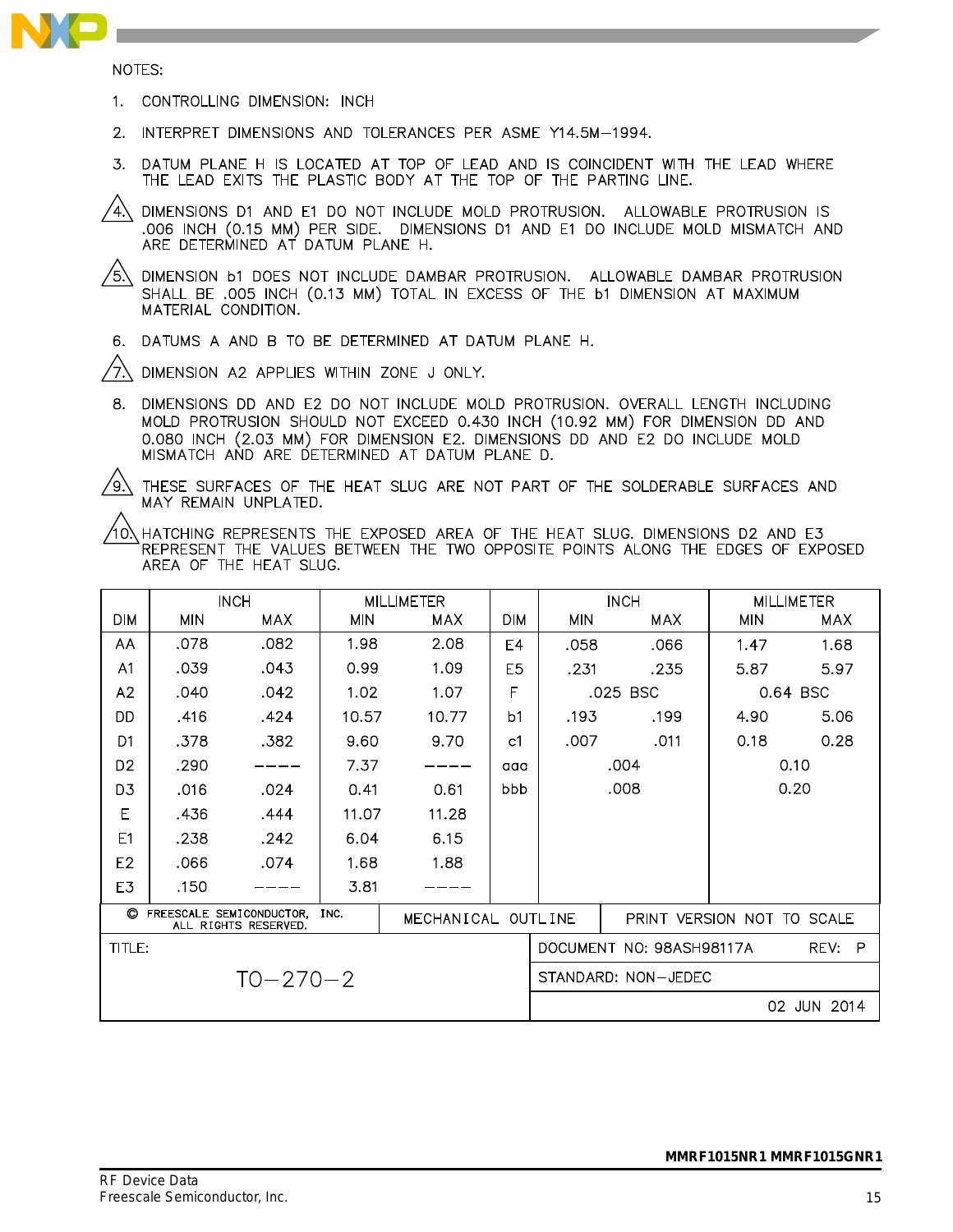

| © FREESCALE SEMICONDUCTOR, INC.<br>ALL RIGHTS RESERVED. | MECHANICAL OUTLINE       |                       | PRINT VERSION NOT TO SCALE |        |
|---------------------------------------------------------|--------------------------|-----------------------|----------------------------|--------|
| TITLE:                                                  | DOCUMENT NO: 98ASA99301D |                       |                            | RFV: C |
| $TO - 270$<br><b>WING</b><br>GUI I                      |                          | CASE NUMBER: 1265A-03 | 02 JUL 2007                |        |
|                                                         |                          |                       | STANDARD: JFDFC TO-270 BA  |        |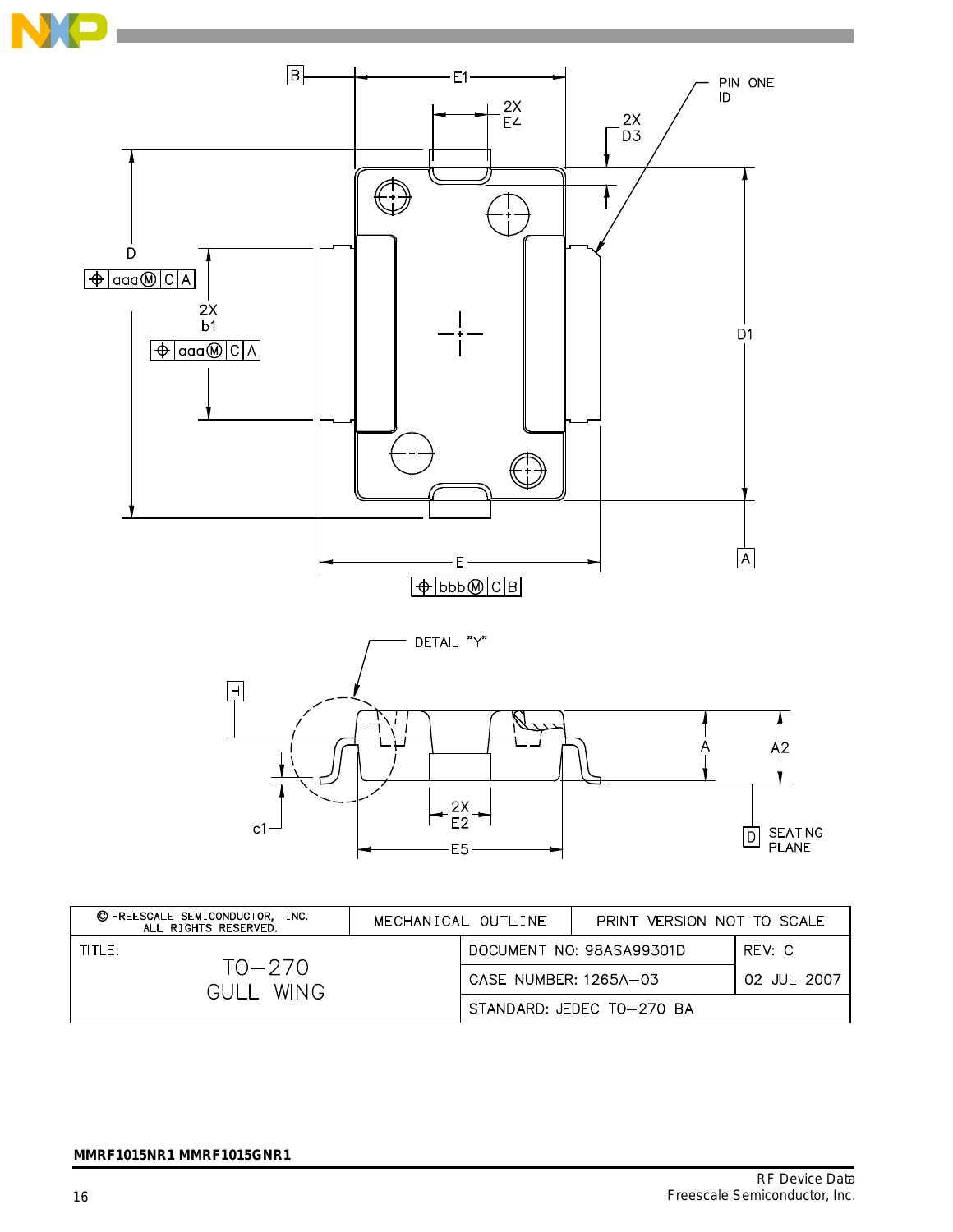

| © FREESCALE SEMICONDUCTOR. INC.<br>ALL RIGHTS RESERVED. | MECHANICAL OUTLINE |                          | PRINT VERSION NOT TO SCALE |        |
|---------------------------------------------------------|--------------------|--------------------------|----------------------------|--------|
| $THH$ F:                                                |                    | DOCUMENT NO: 98ASA99301D |                            | RFV: C |
| TO—270<br><b>WING</b><br>GULI .                         |                    | CASE NUMBER: 1265A-03    | 02 JUL 2007                |        |
|                                                         |                    |                          | STANDARD: JEDEC TO-270 BA  |        |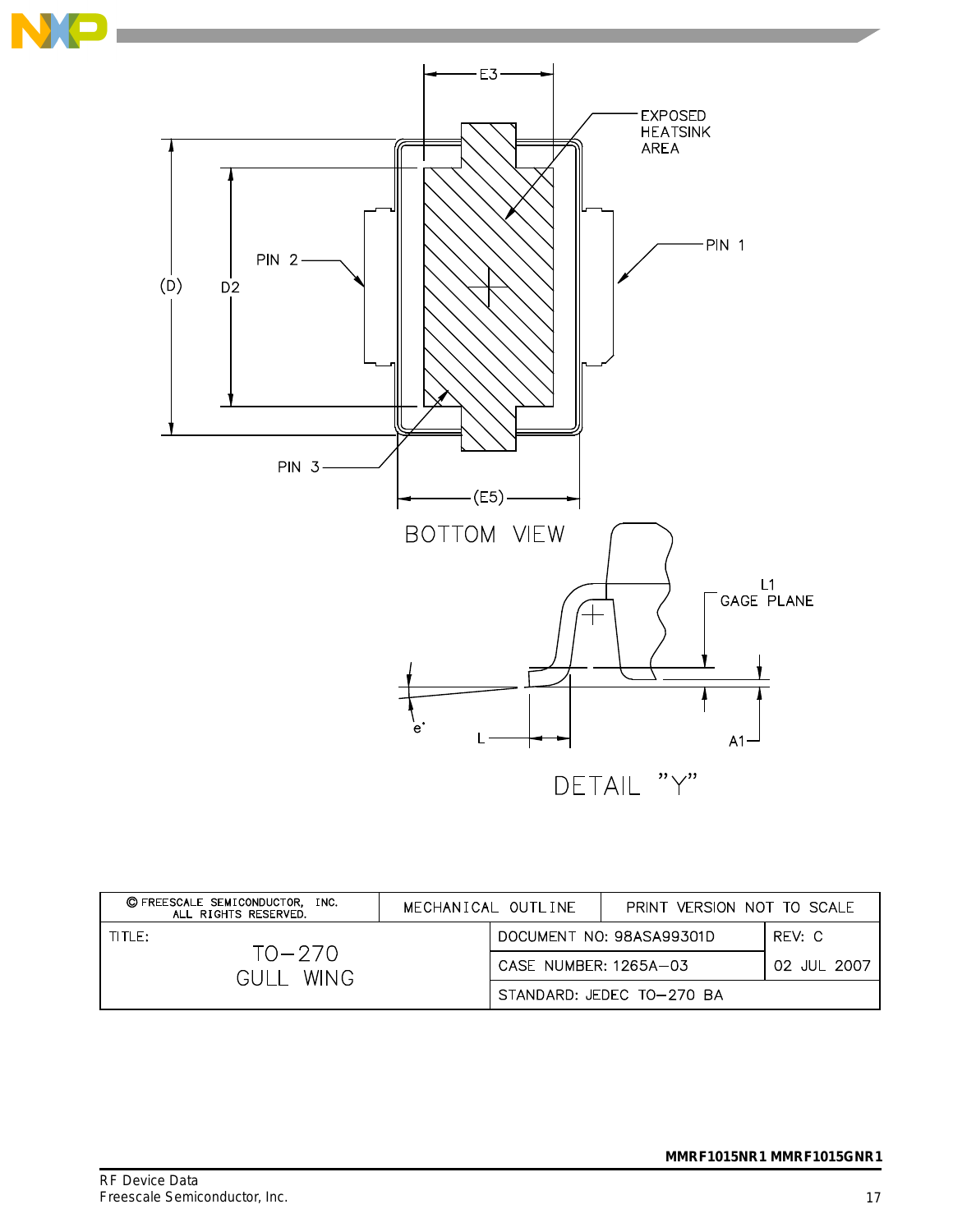

NOTES:

- 1. CONTROLLING DIMENSION: INCH
- 2. INTERPRET DIMENSIONS AND TOLERANCES PER ASME Y14.5M-1994.
- 3. DATUM PLANE -H- IS LOCATED AT TOP OF LEAD AND IS COINCIDENT WITH THE LEAD WHERE THE LEAD EXITS THE PLASTIC BODY AT THE TOP OF THE PARTING LINE.
- 4. DIMENSIONS "D1" AND "E1" DO NOT INCLUDE MOLD PROTRUSION. ALLOWABLE PROTRUSION IS .006 PER SIDE. DIMENSIONS "D1 AND "E1" DO INCLUDE MOLD MISMATCH AND ARE DETERMINED AT DATUM PLANE -H-.
- 5. DIMENSION **b1 DOES NOT INCLUDE DAMBAR PROTRUSION.** ALLOWABLE DAMBAR PROTRUSION SHALL BE .005 TOTAL IN EXCESS OF THE b1 DIMENSION AT MAXIMUM MATERIAL CONDITION.
- 6. DATUMS -A- AND -B- TO BE DETERMINED AT DATUM PLANE -H-.
- 7. DIMENSIONS "D" AND "E2" DO NOT INCLUDE MOLD PROTRUSION. ALLOWABLE PROTRUSION IS .003 PER SIDE. DIMENSIONS "D AND "E2" DO INCLUDE MOLD MISMATCH AND ARE DETERMINED AT DATUM PLANE -D-.

STYLE 1:  $PIN 1 - DRAIN$  $PIN 2 - GATE$ PIN 3 - SOURCE

|                                                            | <b>INCH</b> |            |            | <b>MILLIMETER</b>                  |                    |                           | <b>INCH</b> |                            | <b>MILLIMETER</b> |  |
|------------------------------------------------------------|-------------|------------|------------|------------------------------------|--------------------|---------------------------|-------------|----------------------------|-------------------|--|
| <b>DIM</b>                                                 | <b>MIN</b>  | <b>MAX</b> | <b>MIN</b> | MAX                                | <b>DIM</b>         | <b>MIN</b>                | <b>MAX</b>  | <b>MIN</b>                 | <b>MAX</b>        |  |
| A                                                          | .078        | .082       | 1.98       | 2.08                               | L                  | .018                      | .024        | 0.46                       | 0.61              |  |
| A <sub>1</sub>                                             | .001        | .004       | 0.02       | 0.10                               | L1                 |                           | .01 BSC     |                            | 0.25 BSC          |  |
| A2                                                         | .077        | .088       | 1.96       | 2.24                               | b <sub>1</sub>     | .193                      | .199        | 4.90                       | 5.06              |  |
| D                                                          | .416        | .424       | 10.57      | 10.77                              | c <sub>1</sub>     | .007                      | .011        | 0.18                       | 0.28              |  |
| D <sub>1</sub>                                             | .378        | .382       | 9.60       | 9.70                               | e                  | $2^{\cdot}$               | $8^{\circ}$ | $2^{\circ}$                | $8^{\cdot}$       |  |
| D <sub>2</sub>                                             | .290        |            | 7.37       | $\qquad \qquad \qquad$             | aaa                | .004                      |             | 0.10                       |                   |  |
| D <sub>3</sub>                                             | .016        | .024       | 0.41       | 0.61                               |                    |                           |             |                            |                   |  |
| E                                                          | .316        | .324       | 8.03       | 8.23                               |                    |                           |             |                            |                   |  |
| E1                                                         | .238        | .242       | 6.04       | 6.15                               |                    |                           |             |                            |                   |  |
| E <sub>2</sub>                                             | .066        | .074       | 1.68       | 1.88                               |                    |                           |             |                            |                   |  |
| E3                                                         | .150        |            | 3.81       |                                    |                    |                           |             |                            |                   |  |
| E4                                                         | .058        | .066       | 1.47       | 1.68                               |                    |                           |             |                            |                   |  |
| E <sub>5</sub>                                             | .231        | .235       | 5.87       | 5.97                               |                    |                           |             |                            |                   |  |
| C FREESCALE SEMICONDUCTOR.<br>INC.<br>ALL RIGHTS RESERVED. |             |            |            |                                    | MECHANICAL OUTLINE |                           |             | PRINT VERSION NOT TO SCALE |                   |  |
| TITLE:                                                     |             |            |            | REV: C<br>DOCUMENT NO: 98ASA99301D |                    |                           |             |                            |                   |  |
| $TO - 270$<br><b>WING</b><br>GULL                          |             |            |            |                                    |                    | CASE NUMBER: 1265A-03     |             |                            | 02 JUL 2007       |  |
|                                                            |             |            |            |                                    |                    | STANDARD: JEDEC TO-270 BA |             |                            |                   |  |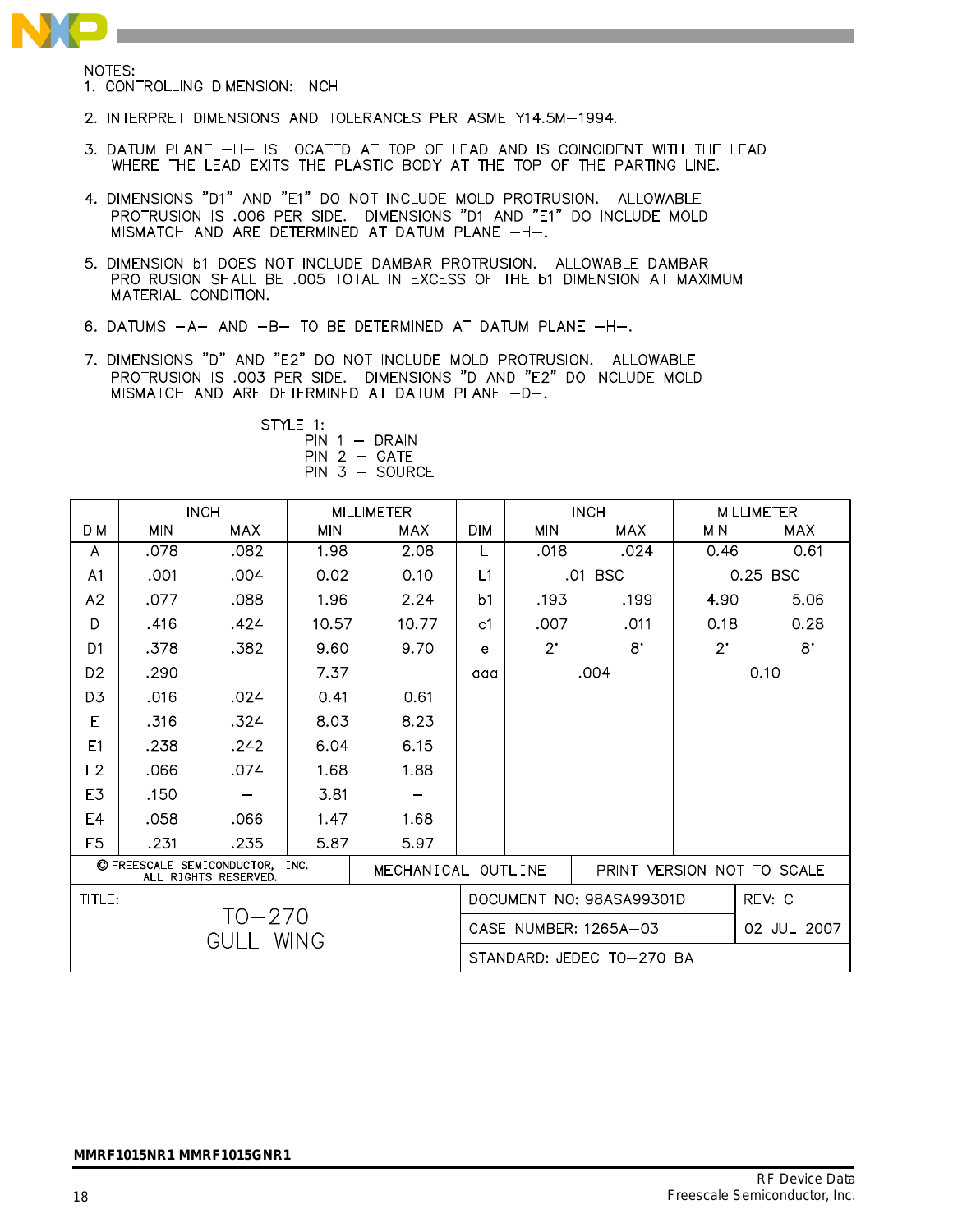

#### **PRODUCT DOCUMENTATION AND SOFTWARE**

Refer to the following resources to aid your design process.

#### **Application Notes**

- AN1907: Solder Reflow Attach Method for High Power RF Devices in Plastic Packages
- AN1955: Thermal Measurement Methodology of RF Power Amplifiers
- AN3789: Clamping of High Power RF Transistors and RFICs in Over--Molded Plastic Packages

#### **Engineering Bulletins**

- EB212: Using Data Sheet Impedances for RF LDMOS Devices
- **Software**
- Electromigration MTTF Calculator

For Software, do a Part Number search at http://www.freescale.com, and select the "Part Number" link. Go to the Software & Tools tab on the part's Product Summary page to download the respective tool.

#### **REVISION HISTORY**

The following table summarizes revisions to this document.

| <b>Revision</b> | <b>Date</b>      | <b>Description</b>            |  |  |  |
|-----------------|------------------|-------------------------------|--|--|--|
|                 | <b>July 2014</b> | Initial Release of Data Sheet |  |  |  |